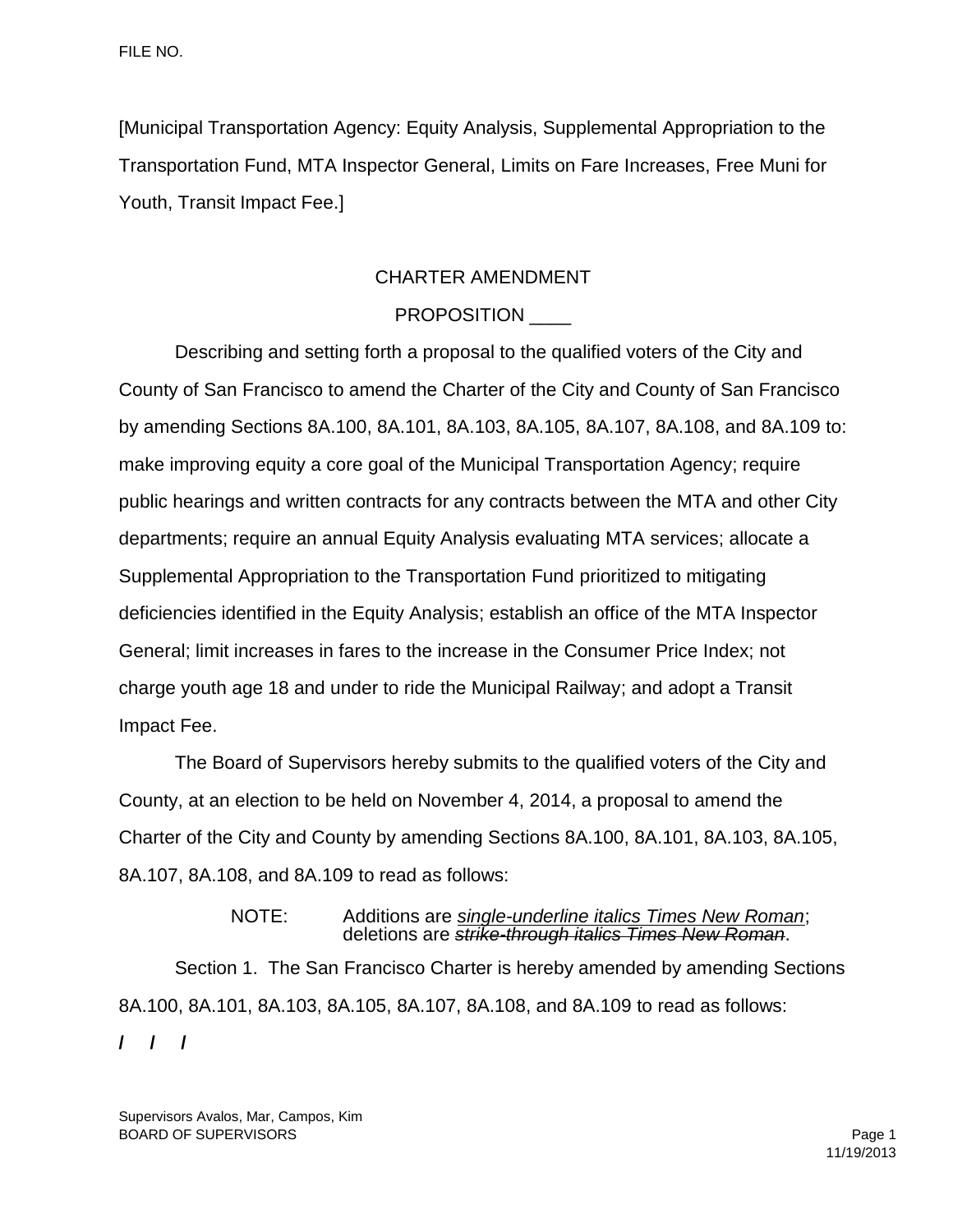## **SEC. 8A.100. PREAMBLE.**

(a) An effective, efficient, and safe transportation system is vital for San Francisco to achieve its goals for quality of life, environmental sustainability, public health, social justice, and economic growth. The Municipal Transportation Agency must manage San Francisco's transportation system — which includes automobile, freight, transit, bicycle, and pedestrian networks — to help the City meet those goals. Through this measure, the voters seek to provide the Municipal Transportation Agency with improved resources and expanded independence and authority in order to create a transportation system that is among the best in the world.

(b) This article requires the Municipal Transportation Agency to develop clear, meaningful and quantifiable measures of its performance and goals and to regularly publicize those standards. This article also recognizes that the workers of the Municipal Transportation Agency are vital to the success of the Agency and to achieving the improvements voters seek. Therefore, it authorizes incentives for excellence and requires accountability for both managers and employees.

(c) Specifically, San Francisco residents require:

1. Reliable, safe, timely, frequent, and convenient transit service to all neighborhoods;

2. A reduction in breakdowns, delays, over-crowding, preventable accidents;

3. Clean and comfortable transit vehicles and stations, operated by competent, courteous, and well trained employees;

4. Support and accommodation of the special transportation needs of the elderly and the disabled;

5*. A focus on reducing the socio-economic inequities in the City's transportation* 

*system.*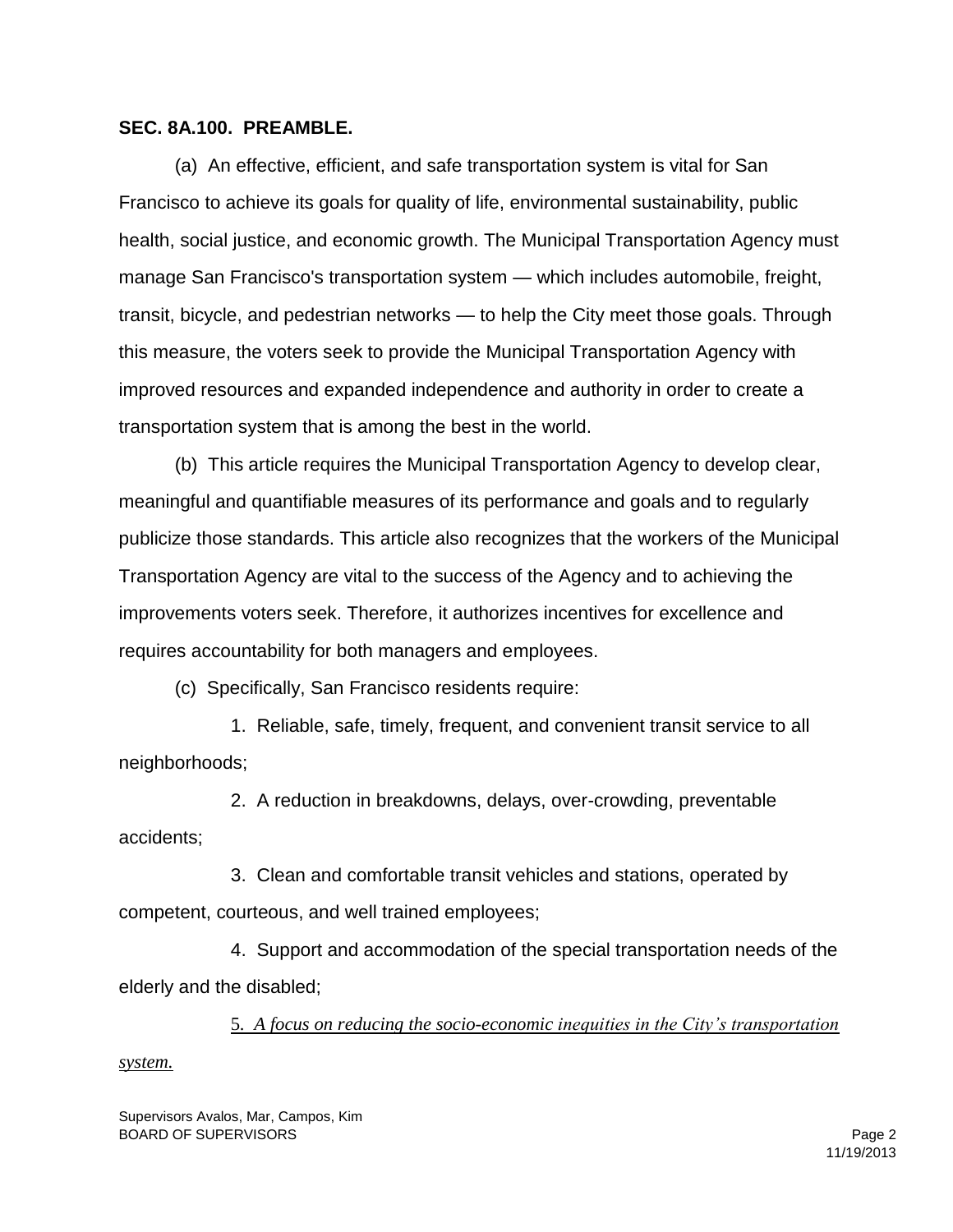65. Protection from crime and inappropriate passenger behavior on the Municipal Railway;

76. Responsive, efficient, and accountable management;

87. Roads that are not gridlocked with congestion;

98. A safe and comprehensive network of bicycle lanes;

109. A safe and inviting environment for pedestrians;

11<del>10</del>. Efficient movement of goods and deliveries;

1211. A transportation sector that promotes environmental sustainability and does not contribute to global warming; and

1312. A well-managed and well-coordinated transportation system that contributes to a livable urban environment.

Through this measure, the voters seek to provide the transportation system with the resources, independence and focus necessary to achieve these goals.

(d) The voters find that one of the impediments to achieving these goals in the past has been that responsibility for transportation has been diffused throughout City government. Accordingly, this Article places within the Municipal Transportation Agency the powers and duties relating to transit now vested in other departments, boards, and commissions of the City and County. This Article further requires that, to the extent other City and County agencies provide services to the Municipal Transportation Agency, those departments must give the highest priority to the delivery of such services.

(e) At the same time, this Article is intended to ensure sufficient oversight of the Municipal Transportation Agency by, among other things, preserving the role of the City's Controller as to financial matters, the City Attorney as to legal matters, and the Civil Service Commission, as to merit system issues, *and the San Francisco County* 

*Transportation Authority ("Authority") as to measurement of service performance and equity*.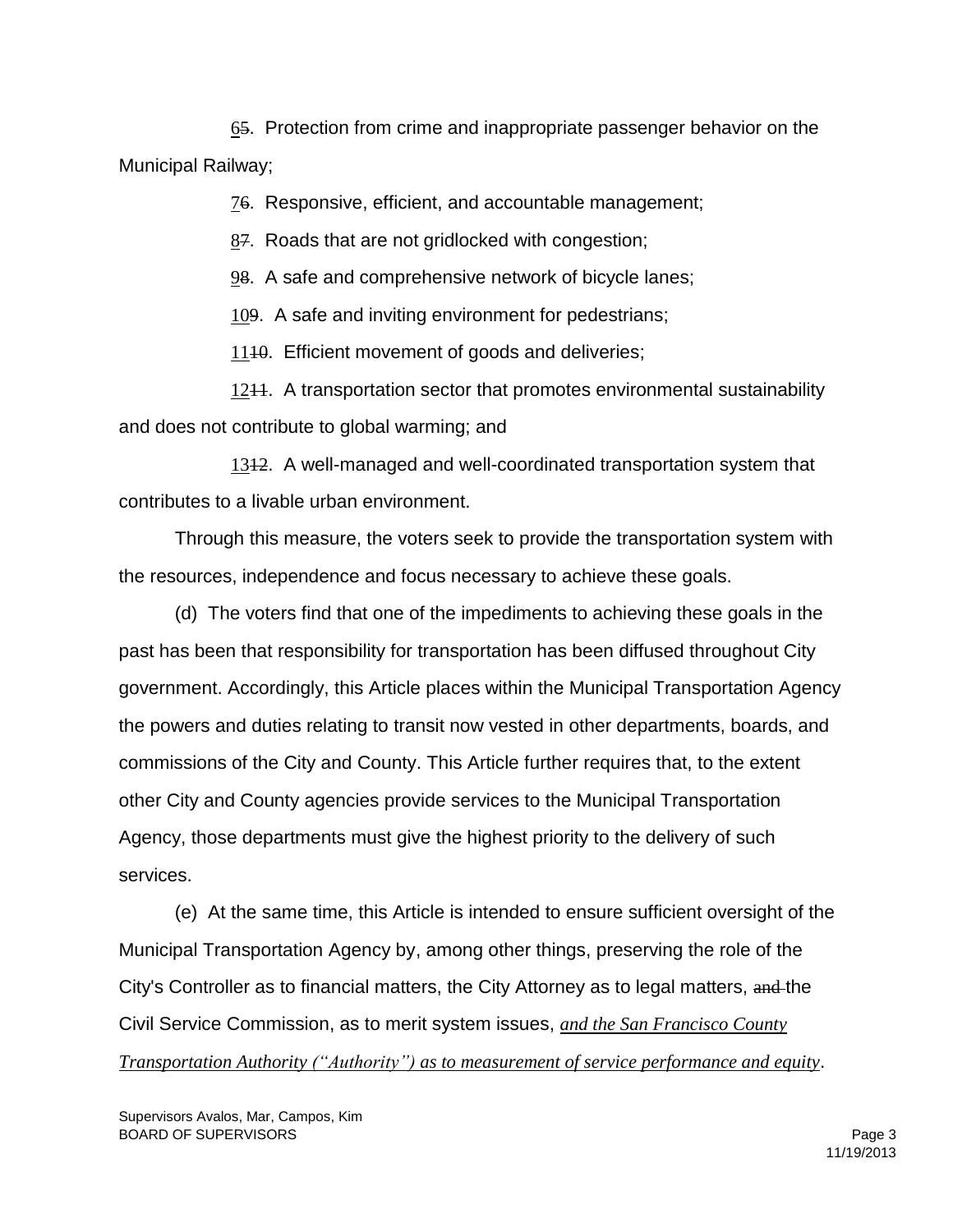In addition, this Article *promotes accountability through the creation of an Office of Inspector General for the Agency and through the requirement requires* that *the Inspector General perform independent audits of Agency functions and operations outside audits be performed* to ensure that required service levels are obtained with a minimum of waste.

(f) Finally, this Article is intended to strengthen the Municipal Transportation Agency's authority to: 1) manage its employees; 2) establish efficient and economical work rules and work practices that maximize the Agency's responsiveness to public needs; and 3) protect the Agency's right to select, train, promote, demote, discipline, layoff and terminate employees, managers, and supervisors based upon the highest standards of customer service, efficiency and competency.

(g) The effective management of traffic flow and parking are vital to the operation of the Municipal Railway. Congestion on city streets causes delays in transit operations. Therefore, the Municipal Transportation Agency must manage parking and traffic flow to ensure that transit vehicles move through City streets safely and efficiently.

(h) In addition, the residents of San Francisco require that the Agency: 1) value and protect the safety of pedestrians and bicyclists; 2) reduce congestion and air pollution through efficient use of the streets; and 3) protect the City's economic health by giving priority to commercial deliveries and access to local businesses.

(i) The voters find that reducing the carbon emissions from San Francisco's transit sector is fundamental to the City's health and wellbeing and shall be among the Agency's policy priorities. Because the Agency has significant influence on San Francisco's transportation sector, which is responsible for fully half of the carbon emissions produced within the City, the voters direct the Agency to develop and implement strategies for substantially reducing those emissions. The voters further affirm the goals of the City's Climate Action Plan.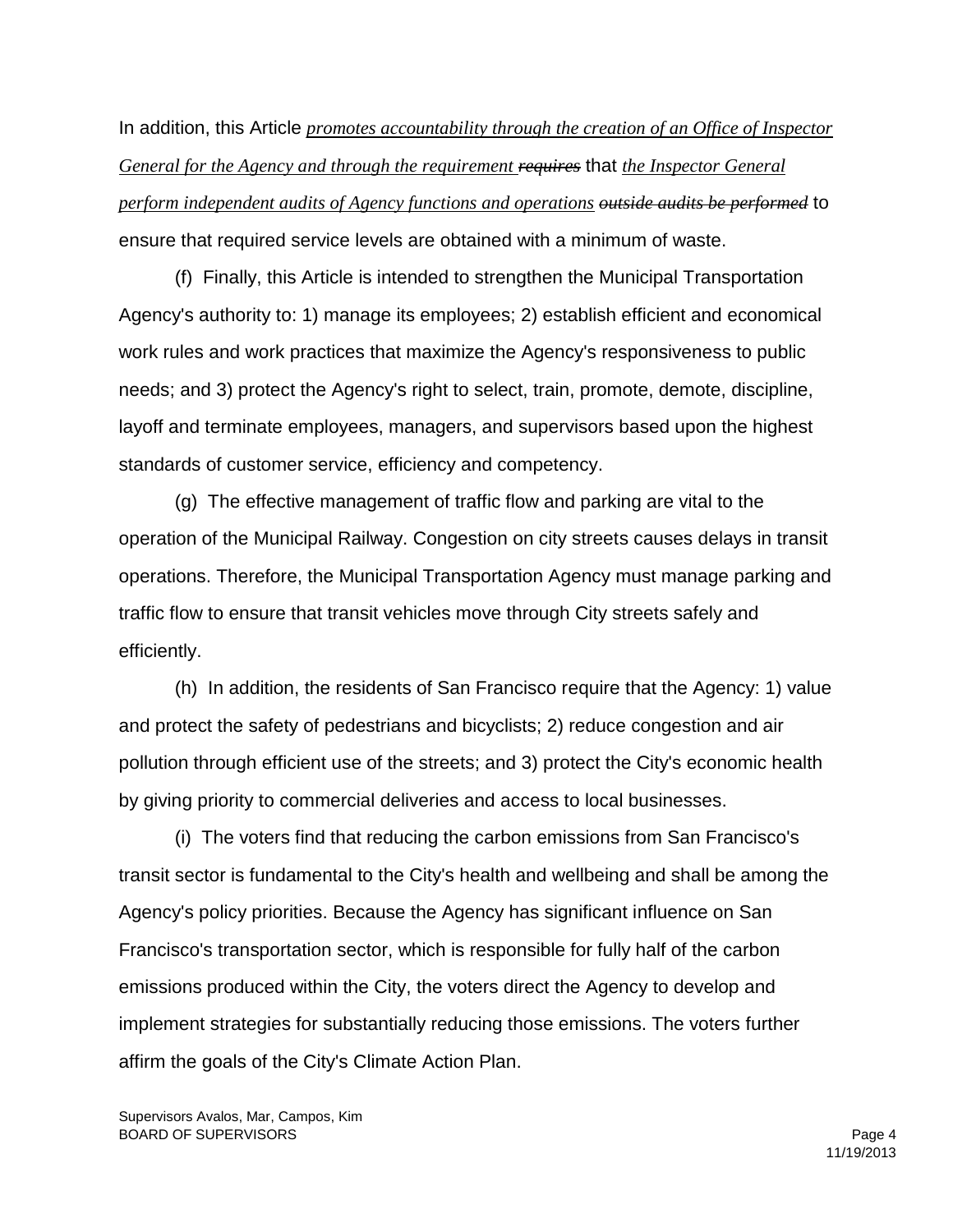(j) This Article shall be interpreted and applied in conformance with the above goals.

#### **SEC. 8A.101. MUNICIPAL TRANSPORTATION AGENCY**

There shall be a Municipal Transportation Agency. The Agency shall include a Board of Directors and a Director of Transportation. The Agency shall include the Municipal Railway and the former Department of Parking and Traffic, as well as any other departments, bureaus or operating divisions hereafter created or placed under the Agency. There shall also be a Citizens Advisory Committee to assist the Agency.

(b) The Board of Supervisors shall have the power, by ordinance, to abolish the Taxi Commission created in Section 4.133, and to transfer the powers and duties of that commission to the Agency under the direction of the Director of Transportation or his or her designee . In order to fully integrate taxi-related functions into the Agency should such a transfer occur, the Agency shall have the same exclusive authority over taxirelated functions and taxi-related fares, fees, charges, budgets, and personnel that it has over the Municipal Railway and parking and traffic fares, fees, charges, budgets, and personnel. Once adopted, Agency regulations shall thereafter supercede all previously-adopted ordinances governing motor vehicles for hire that conflict with or duplicate such regulations.

(c) Any transfer of functions occurring as a result of the above provisions shall not adversely affect the status, position, compensation, or pension or retirement rights and privileges of any civil service employees who engaged in the performance of a function or duty transferred to another office, agency, or department pursuant to this measure.

(d) Except as expressly provided in this Article, the Agency shall comply with all of the restrictions and requirements imposed by the ordinances of general application of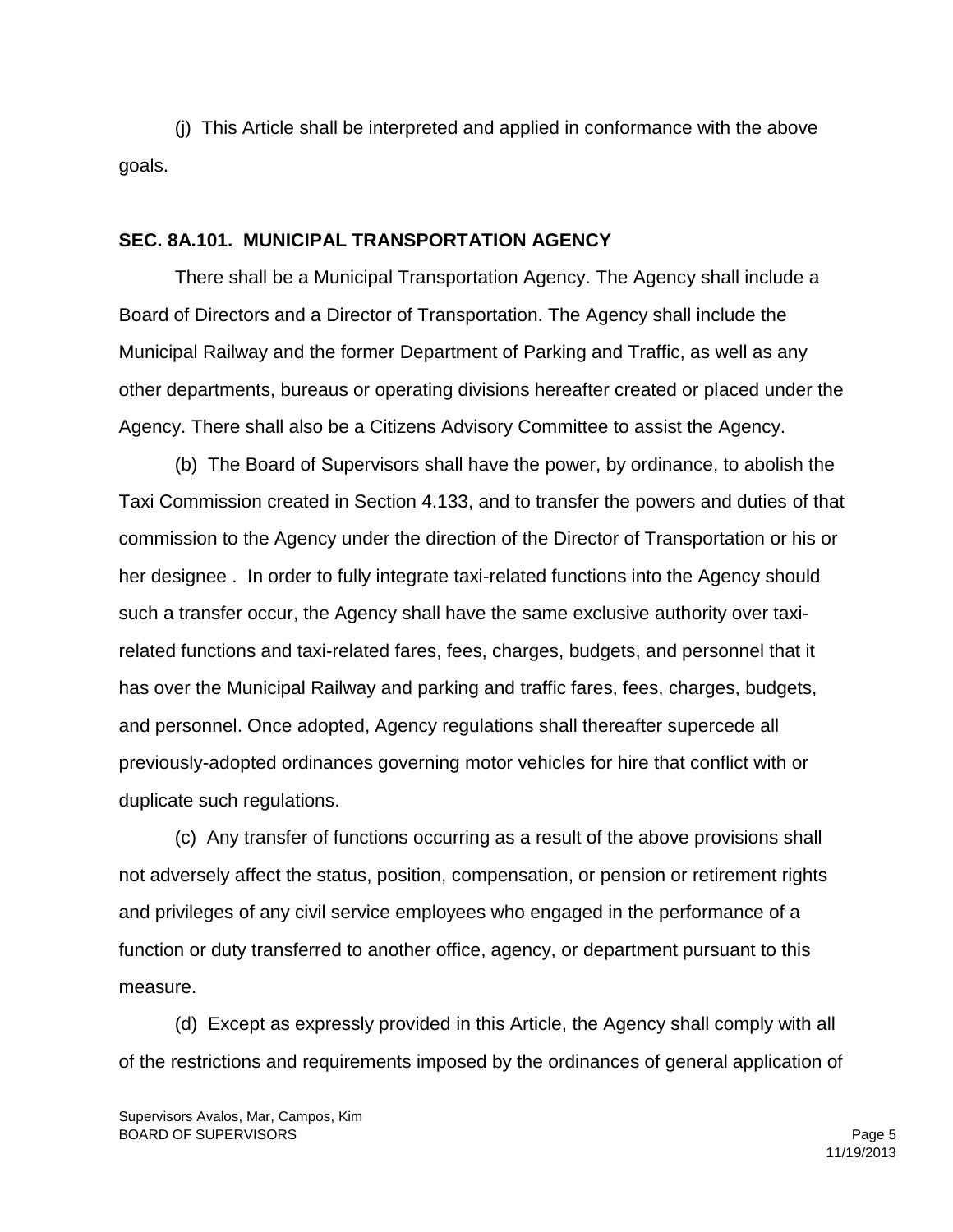the City and County, including ordinances prohibiting discrimination of any kind in employment and contracting, such as Administrative Code Chapters 12B et seq., as amended from time to time. The Agency shall be solely responsible for the administration and enforcement of such requirements.

(e) The Agency may contract with *existing a* City and County department*s when it finds, after a public hearing, that such a contract is necessary* to carry out *or support* any of its powers *and or* duties. Any such contract shall *be in writing and shall* establish performance standards for the department providing the services to the Agency, including measurable standards for the quality, timeliness, and cost of the services provided. All City and County departments must give the highest priority to the delivery of such services to the Agency.

(f) The Agency may not exercise any powers and duties of the Controller or the City Attorney and shall contract with the Controller and the City Attorney for the exercise of such powers and duties.

## **SEC. 8A.103. SERVICE STANDARDS AND ACCOUNTABILITY.**

(a) The Municipal Railway shall provide a level of service measured in service hours which is not less than that provided under the schedule of service published in the April 1996 timetable, although not necessarily in that configuration.

(b) By July 1 of each year, the Agency shall adopt mile-stones toward achievement of the goals specified in subsections (c) and (d). Milestones shall be adopted for each mode of transportation of the Municipal Railway, and for the Municipal Railway as a whole, with the goal of full achievement of the standards set in subsection (c).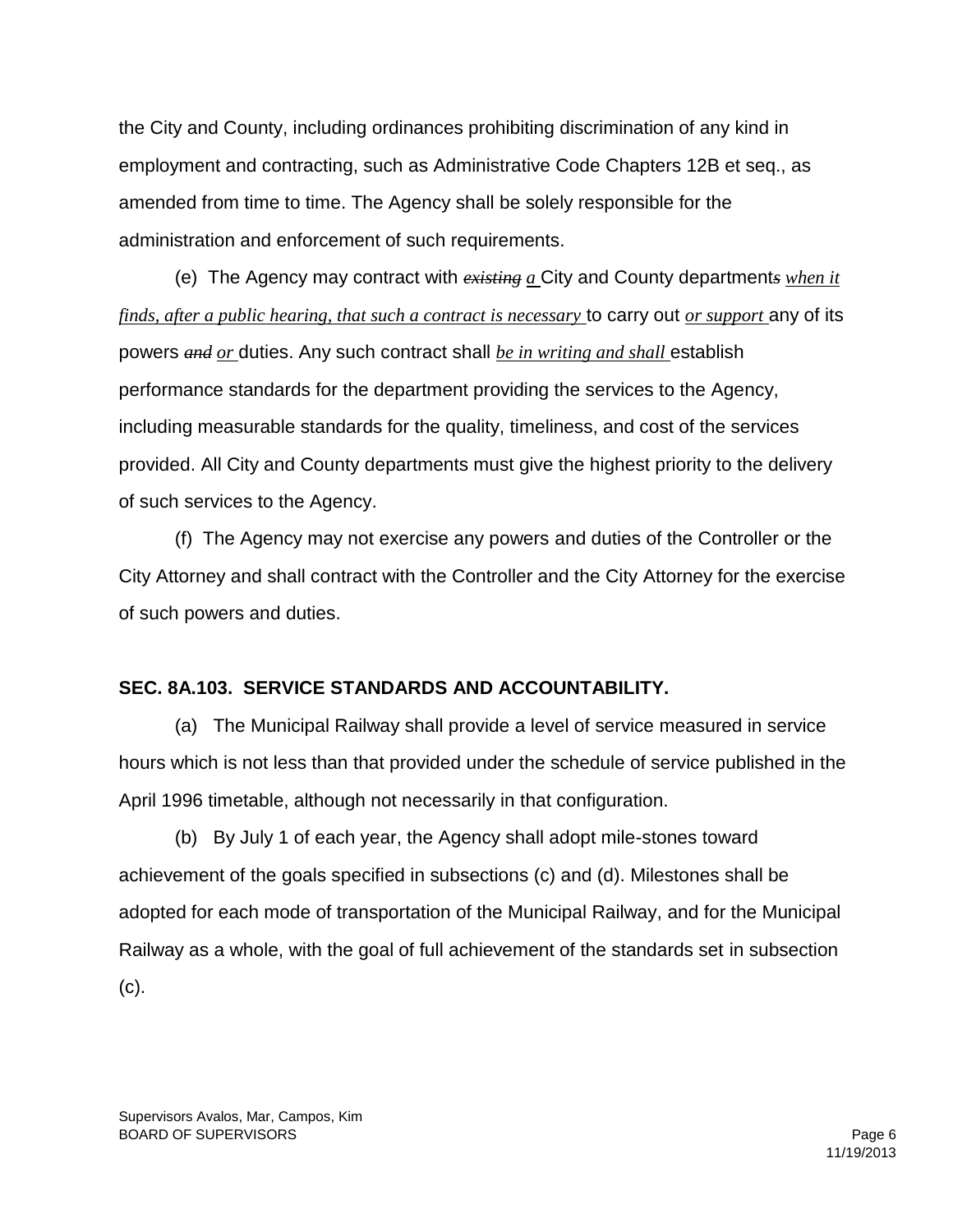(c) The standards for the Agency with respect to the services provided by the Municipal Railway shall include the following minimum standards for on-time performance and service delivery:

 1. On-time performance: at least 85 percent of vehicles must run on-time, where a vehicle is considered on-time if it is no more than one minute early or four minutes late as measured against a published schedule that includes time points; and

 2. Service delivery: 98.5 percent of scheduled service hours must be delivered, and at least 98.5 percent of scheduled vehicles must begin service at the scheduled time.

 (d) The Board of Directors shall adopt Agency rules setting additional measurable standards for system reliability, system performance, staffing performance, and customer service, including:

- 1. Passenger, public, and employee safety and security;
- 2. Coverage of neighborhoods and equitable distribution of service;
- 3. Level of crowding;
- 4. Frequency and mitigation of accidents and breakdowns;
- 5. Improvements in travel time, taking into account adequate recovery

and lay-over times for operators;

- 6. Vehicle cleanliness, including absence of graffiti;
- 7. Quality and responsiveness of customer service;
- 8. Employee satisfaction;
- 9. Effectiveness of the preventive maintenance program; and
- 10. Frequency and accuracy of communications to the public.
- 11. The Agency's duties related to parking and traffic functions and any

other functions that may be added to the Agency's responsibilities.

# *12. An Equity Analysis set forth in Section 8A.103(f)*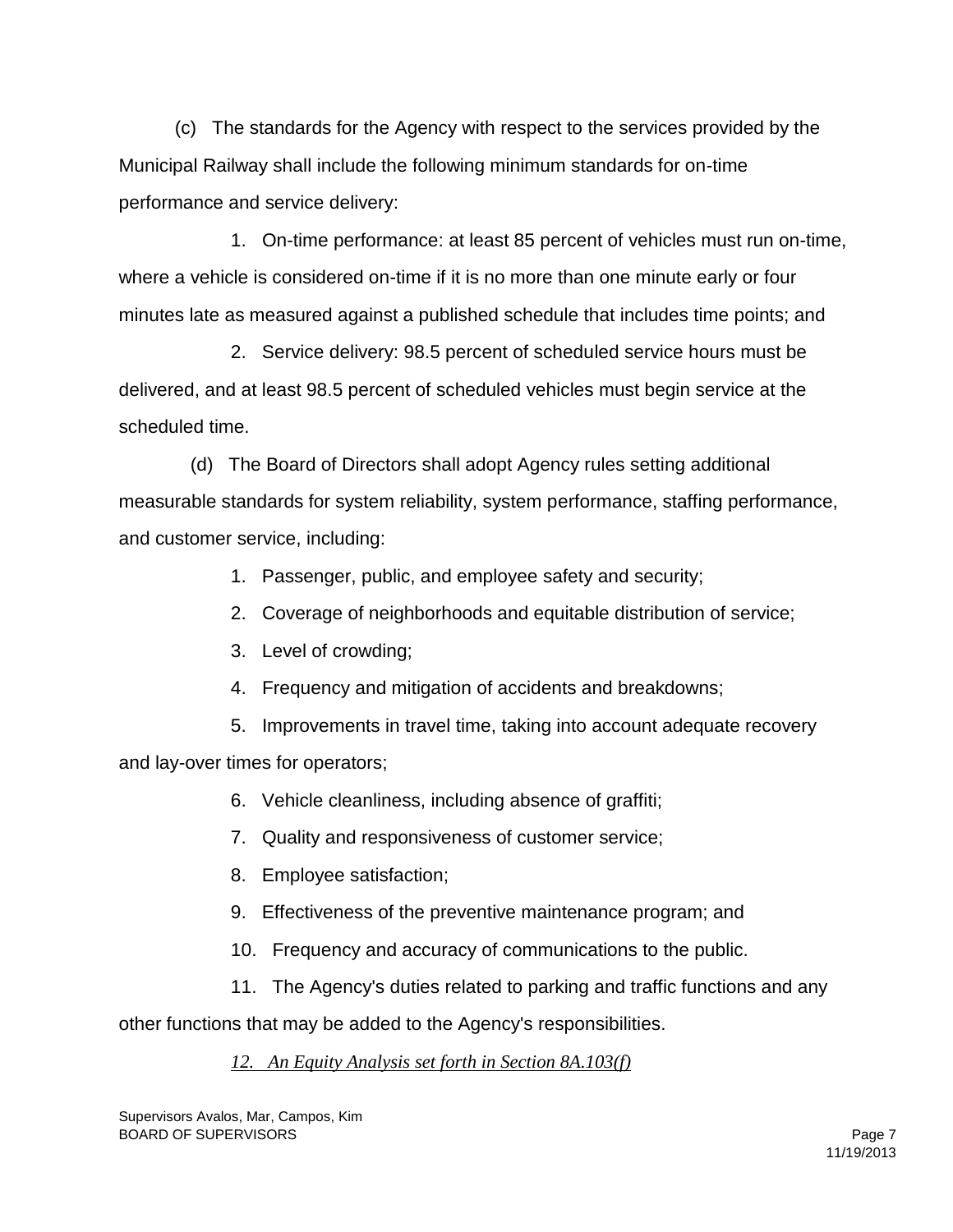(e) The Board of Directors shall adopt Agency rules setting forth the methods by which performance shall be measured with respect to each standard established pursuant to subsections (c) or (d) above in accordance with industry best practices to enhance the Agency's ability to compare its performance to that of other comparable transit systems. The Agency shall regularly publish reports documenting the Agency's performance for each standard. Each performance report shall note any changes in the rules governing the methods by which performance is measured so as to inform interpretation of performance trends over time. Nothing herein shall prohibit the Agency from using additional performance measures.

 *(f) In consultation with the Agency, the Authority shall establish a standard set of Equity Performance Metrics in order to create a baseline Equity Analysis of existing municipal railway services and transportation infrastructure on or before February 1, 2015. The baseline Equity Analysis shall identify any deficiencies in municipal railway service and transportation infrastructure to low-income and transit dependent communities as compared to the rest of the city as a whole. The baseline Equity Analysis shall also set forth an expenditure plan to mitigate such deficiencies. The expenditure plan shall identify the amount of the Supplemental Appropriation, as defined in Section 8A.105(b)(4) that is required to implement the plan. The Agency Board of Directors and Authority Board of Commissioners, or subcommittees of their respective bodies, shall hold a joint hearing to review the Equity Analysis and associated expenditure plan. The Equity Analysis and expendtiure plan shall then be approved first by the Agency Board of Directors and then by the Authority Board of Commissioners. Should the Authority Board of Commissioners vote to reject the Equity Analysis and associated expenditure plan on or before March 1, the Board of Commissioners shall, by March 1, adopt findings to support its decision. The Agency shall respond to the finding adopted by the Board of Commissioners and shall re-submit an Equity Analysis and expenditure plan to the Board of Commissioners by April 1.*

Supervisors Avalos, Mar, Campos, Kim BOARD OF SUPERVISORS And the state of the state of the state of the state of the state of the state of the state of the state of the state of the state of the state of the state of the state of the state of the state of th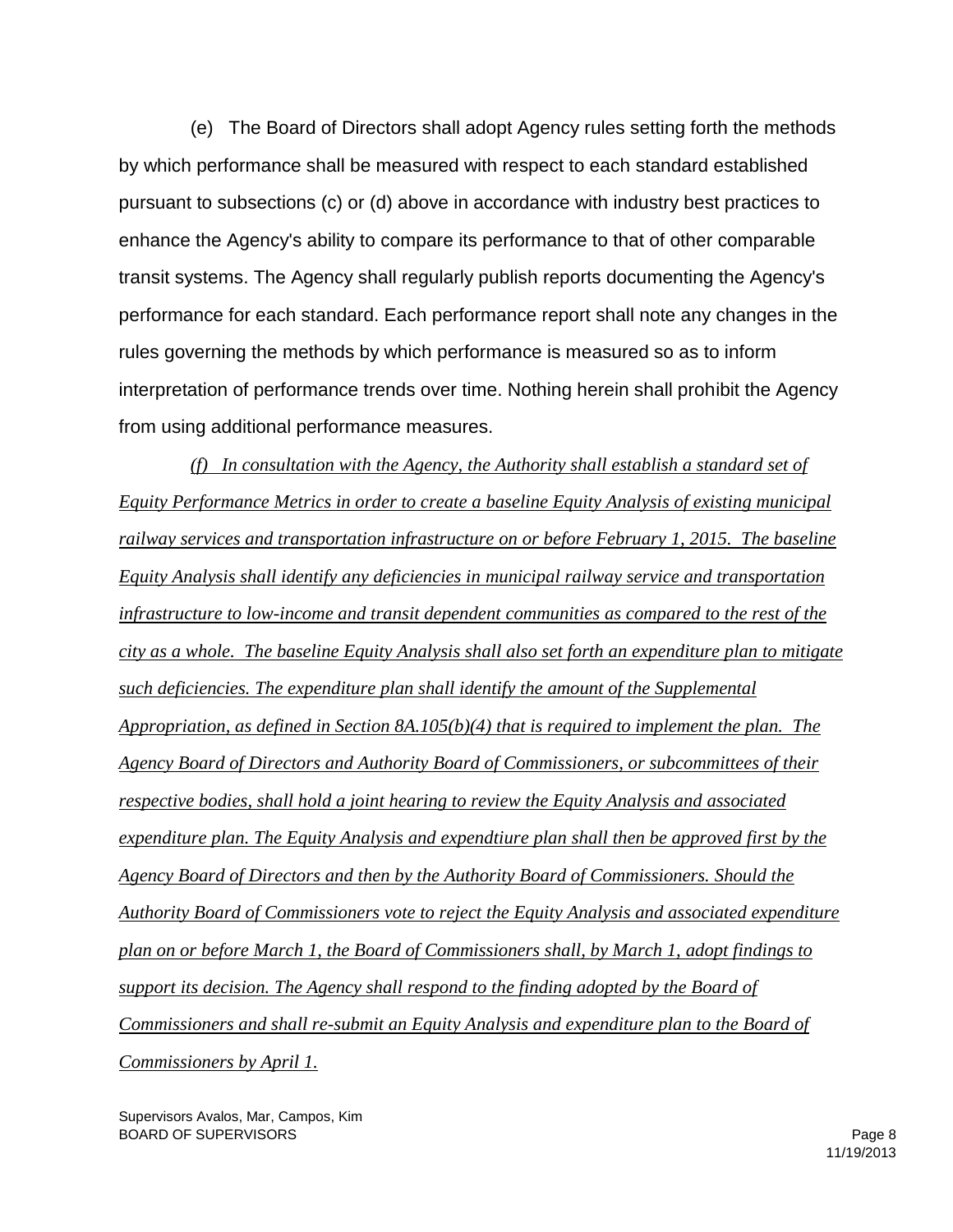*In consultation with the Agency, the County Transportation Authority shall annualy update the Equity Analysis on or before February 1.*

*The updated Equity Analysis shall be based on the Equity Performance Metrics, and measure progress made toward mitigating existing service and infrastructure deficiencies in low-income and transit-dependent communities, identify any new service or infrastructure deficiencies in low-income and transit-dependent communities, and set forth an expenditure plan to mitigate any such new deficiencies in low-income and transit-dependent communities. The expenditure plan shall identify the amount of the Supplemental Appropriation, as defined in Section 8A.105(b)(4) that is required to implement the plan.* 

*The Agency Board of Directors and Authority Board of Commissioners, or subcommittees of their respective bodies, shall hold a joint hearing to review the updated Equity Analysis and associated expenditure plan. The updated Equity Analysis shall then be approved first by the Agency Board of Directors and then by the Authority Board of Commissioners. Should the Authority Board of Commissioners vote to reject the Equity Analysis and associated expenditure plan on or before March 1, the Board of Commissioners shall, by March 1, adopt findings to support its decision. The Agency shall respond to the finding adopted by the Board of Commissioners and shall re-submit an Equity Analysis and expenditure plan to the Board of Commissioners by April 1.*

*Nothing contained herein this Section 8A.103(f) shall be interpreted or applied so as to conflict with Title VI of the Civil Rights Act of 1964.*

 (*fg*) The Agency shall issue a Climate Action Plan to the Board of Supervisors and the Commission on the Environment by January 1, 2009, and every two years thereafter. The plan shall describe measures taken and progress made toward the goal of reducing greenhouse gas emissions from San Francisco's transportation sector to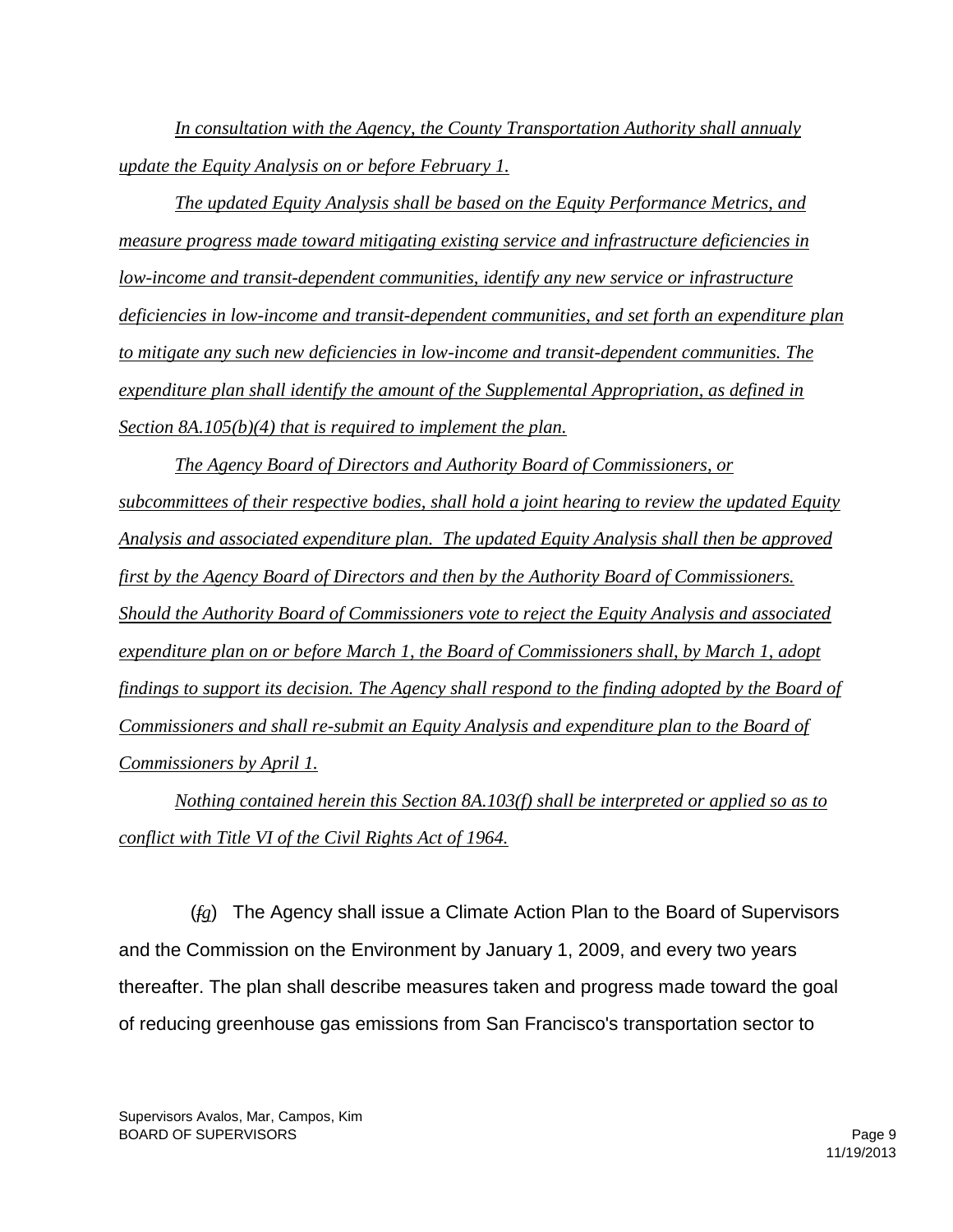80% of 1990 levels by 2012 and shall further address progress toward the following goals:

1. Zero greenhouse gas emissions for Municipal Railway transit vehicles;

2. Lowering energy consumption in Agency facilities and by non-transit

vehicles;

3. Maximizing waste reduction in Agency operations;

4. Increasing transit trips and reducing private vehicle trips within the

City;

 5. Increasing the use of bicycling and walking as alternate forms of transportation; and

 6. Improving regional transit connections to reduce private vehicle use by commuters.

No later than January 1, 2010, and no less than every ten years thereafter, the Board of Supervisors shall adopt legislation setting goals for reducing greenhouse gas emissions from San Francisco's transportation sector, and other climate action measures set forth above, for periods after 2012.

## **SEC. 8A.105 MUNICIPAL TRANSPORTATION FUND.**

(a) There is hereby established a fund to provide a predictable, stable, and adequate level of funding for the Agency, which shall be called the Municipal Transportation Fund. The fund shall be maintained separate and apart from all other City and County funds. Monies therein shall be appropriated, expended, or used by the Agency solely and exclusively for the operation including, without limitation, capital improvements, management, supervision, maintenance, extension, and day-to-day operation of the Agency, including any division subsequently created or incorporated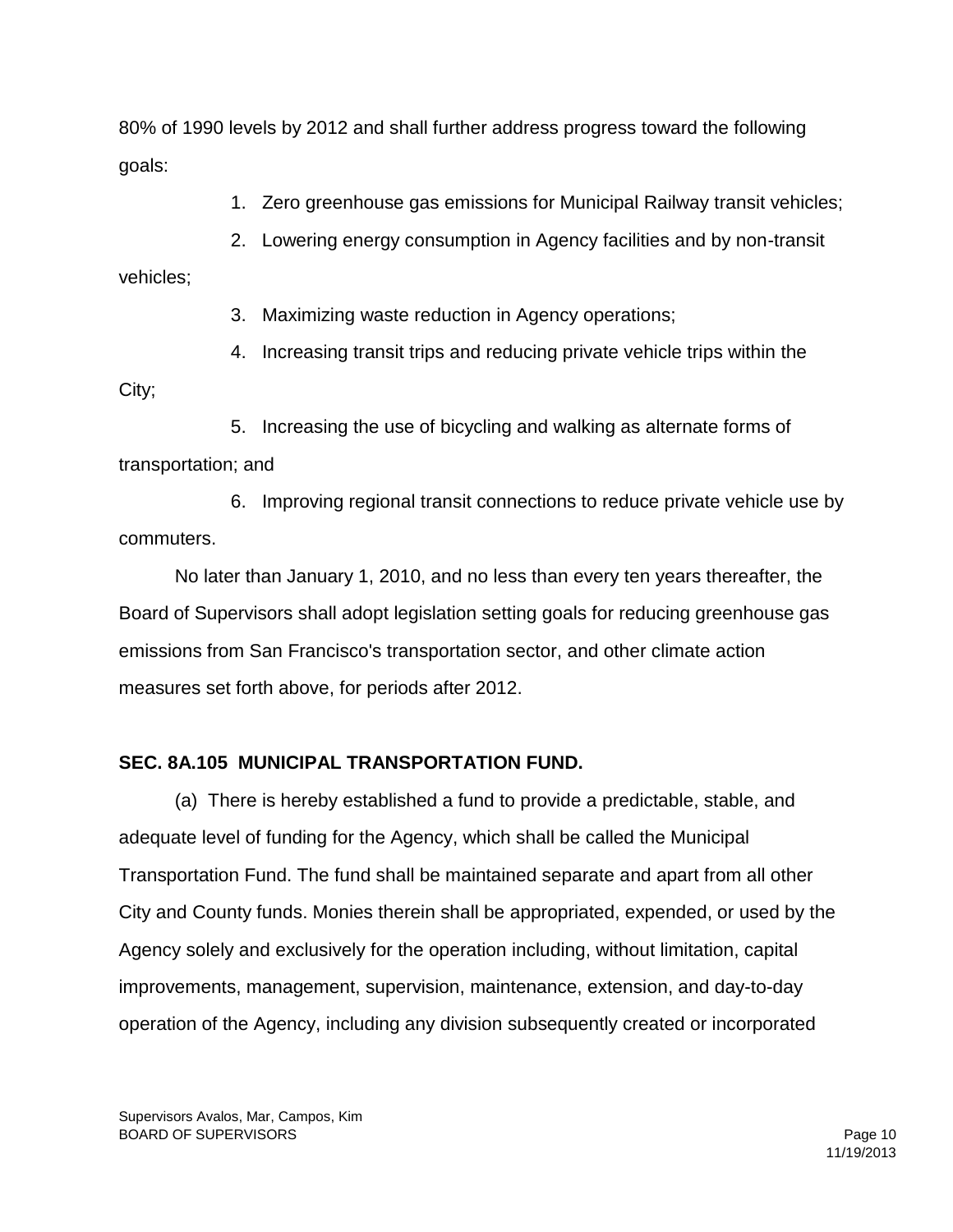into the Agency and performing transportation-related functions. Monies in the Fund may not be used for any other purposes than those identified in this Section.

(b) Beginning with the fiscal year 2000-2001 and in each fiscal year thereafter, there is hereby set aside to the Municipal Transportation Fund the following:

1. An amount (the "Base Amount") which shall be no less than the amount of all appropriations from the General Fund, including all supplemental appropriations, for the fiscal year 1998-1999 or the fiscal year 1999-2000, whichever is higher (the "Base Year"), adjusted as provided in subsection (c), below, for (1) the Municipal Railway; and (2) all other City and County commissions, departments and agencies providing services to the Municipal Railway, including the Department of Human Resources and the Purchasing Department, for the provision of those services. The Base Amount for the Department of Parking and Traffic and the Parking Authority shall be established in the same fashion but using fiscal years 2000-2001 and 2001- 2002 for the services being incorporated into the Agency.

2. Subject to the limitations and exclusions in Sections 4.113, the revenues of the Municipal Railway, and, upon their incorporation into the Agency, the revenues of the Department of Parking and Traffic, and the Parking Authority; and

3. All other funds received by the City and County from any source, including state and federal sources, for the support of the Agency.

*4. In the fiscal year 2015-2016 budget, the City shall appropriate to the Transportation Fund an additional amount ("Supplemental Appropriation") of \$70 million. The Supplemental Appropriation shall be adjusted for each year after fiscal year 2015-2016 by the Controller based on calculations consistent from year to year, by the percentage increase or decrease in aggregate City and County discretionary revenues. In determining aggregate City and County discretionary revenues, the Controller shall only include revenues received by the City which are unrestricted and may be used at the option of the Mayor and the Board of*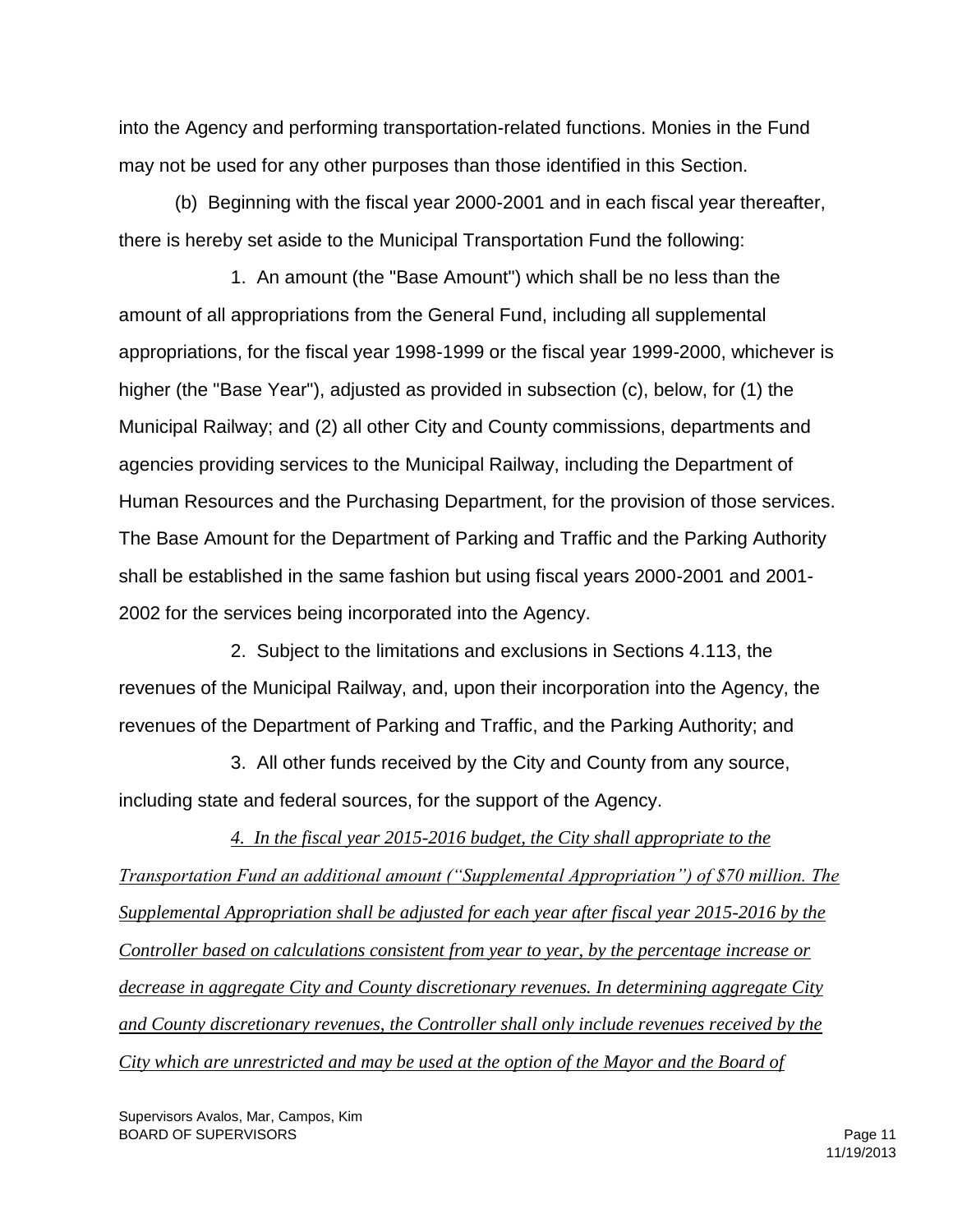*Supervisors for any lawful City purpose. Errors in the Controller's estimate of discretionary revenues for a fiscal year shall be corrected by adjustment in the next year's estimate.*

*For each Fiscal Year between 2015-2016 and 2030-2031, the agency shall allocate funds from the Supplemental Appropriation by first allocating funds for mitigation of service deficiencies in low-income and transit-dependent communities pursuant to the Equity Analysis set forth in Section 8A.103(f). All remaining funds in the Supplemental Appropriation shall then be allocated according to the following formula:*

*(A) Forty four percent (44%) for Municipal Railway service including a portion for ridership incentives, funding for the Free Muni For Youth Program, and other discounts for low-income for seniors, people with disabilities and other adults;*

*(B) Twenty eight percent (28%) for vehicle procurement, overhauls and maintenance; and*

*(C) Twenty eight percent (28%) for street repairs and reconstruction, giving priority to streets with Municipal Railway and bicycle routes, bicycle infrastructure, and pedestrian safety improvements.*

*Should the Authority Board of Commissioners vote to reject the Equity Analysis as insufficient pursuant to Section 8A.103(f), funds from the Supplemental Appropriation shall not be spent on any allocation under Section 8A.105(b)(4)(A, B, or C) but may be spent on mitigation of service deficiencies to low-income and transit-dependent communities.*

*When submitting the Agency budget to the Board of Supervisors, the Agency shall include a separate accounting of the allocations of the Supplemental Appropriation to demonstrate that the funds are not being used to supplant other funding in the Agency's budget.*

*Revenues obtained thereby shall be in addition to, and not in place of, any sums otherwise required to be deposited in the Transportation Fund.*

*This subsection shall become effective only if the Board of Supervisors, by motion within thirty days of the certification of the November 4, 2014 election by the Director of*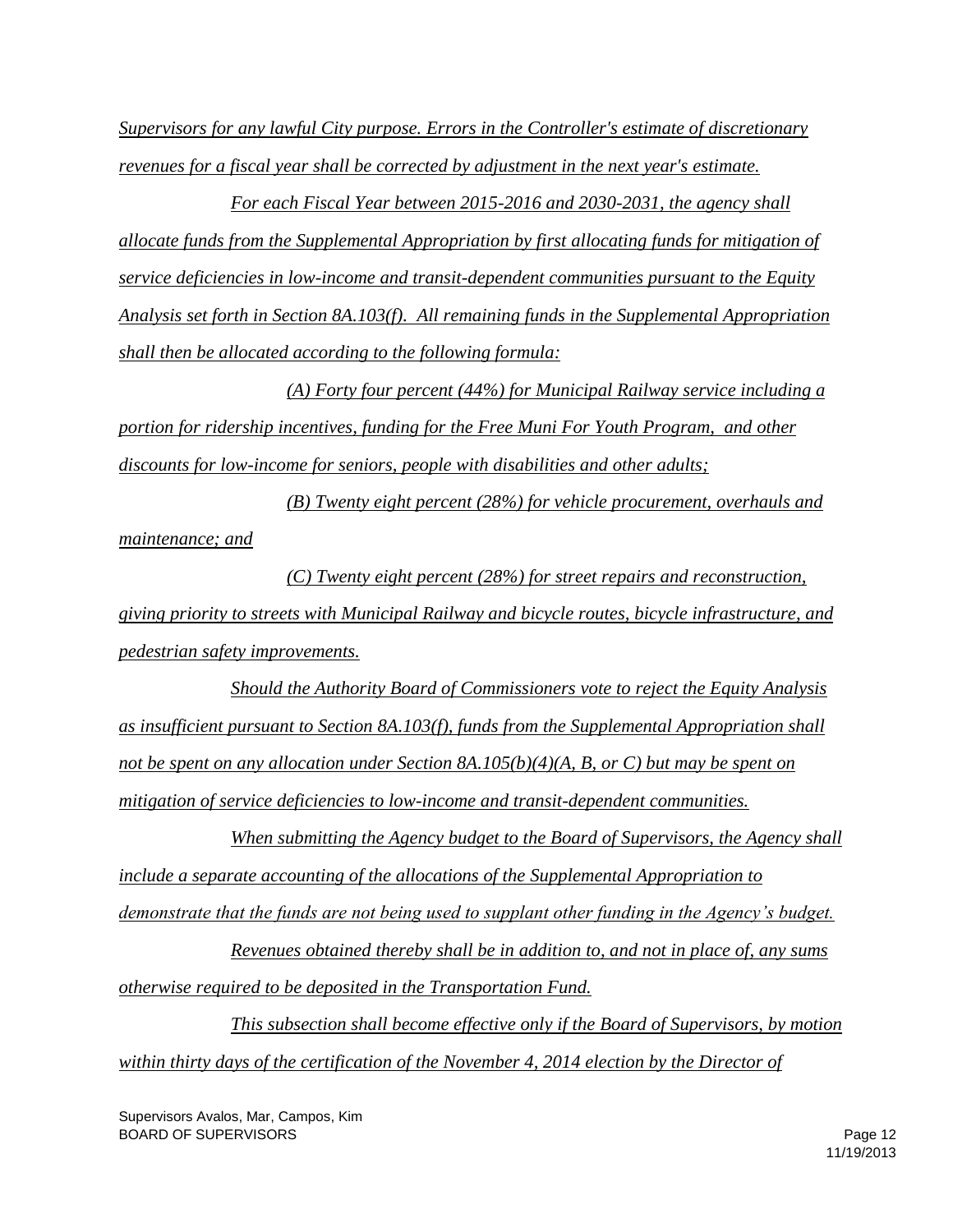*Elections, determines that the Supplemental Appropriation is fiscally feasible. Before finding that the Supplemental Appropriation is fiscally feasible, the Board of Supervisors shall consult with the Mayor's Budget Director and Controller, and take into account the City's projected revenues and expenditures in the City's financial plans. If the Board of Supervisors fails to pass such a motion within thirty days of the certification of the November 4, 2014 election, the entire Section 8A.105(b)(4) shall be irrevocably terminated and after such date shall have no force or effect and the City Attorney is authorized to take all steps necessary to remove this subsection 8A.105(b)(4) from the Charter.* 

(c) The Base Amount shall initially be determined by the Controller. Adjustments to the Base Amount shall be made as follows:

1. The Base Amount shall be adjusted for each year after fiscal year 2000-2001 by the Controller based on calculations consistent from year to year, by the percentage increase or decrease in aggregate City and County discretionary revenues. In determining aggregate City and County discretionary revenues, the Controller shall only include revenues received by the City which are unrestricted and may be used at the option of the Mayor and the Board of Supervisors for any lawful City purpose. Errors in the Controller's estimate of discretionary revenues for a fiscal year shall be corrected by adjustment in the next year's estimate.

2. An adjustment shall also be made for any increases in General Fund appropriations to the Agency in subsequent years to provide continuing services not provided in the Base Year, but excluding additional appropriations for one-time expenditures such as capital expenditures or litigation judgments and settlements *and excluding the Supplemental Appropriation*.

(d) The Treasurer shall set aside and maintain the amounts required to be set aside by this Section, together with any interest earned thereon, in the Municipal Transportation Fund, and any amounts unspent or uncommitted at the end of any fiscal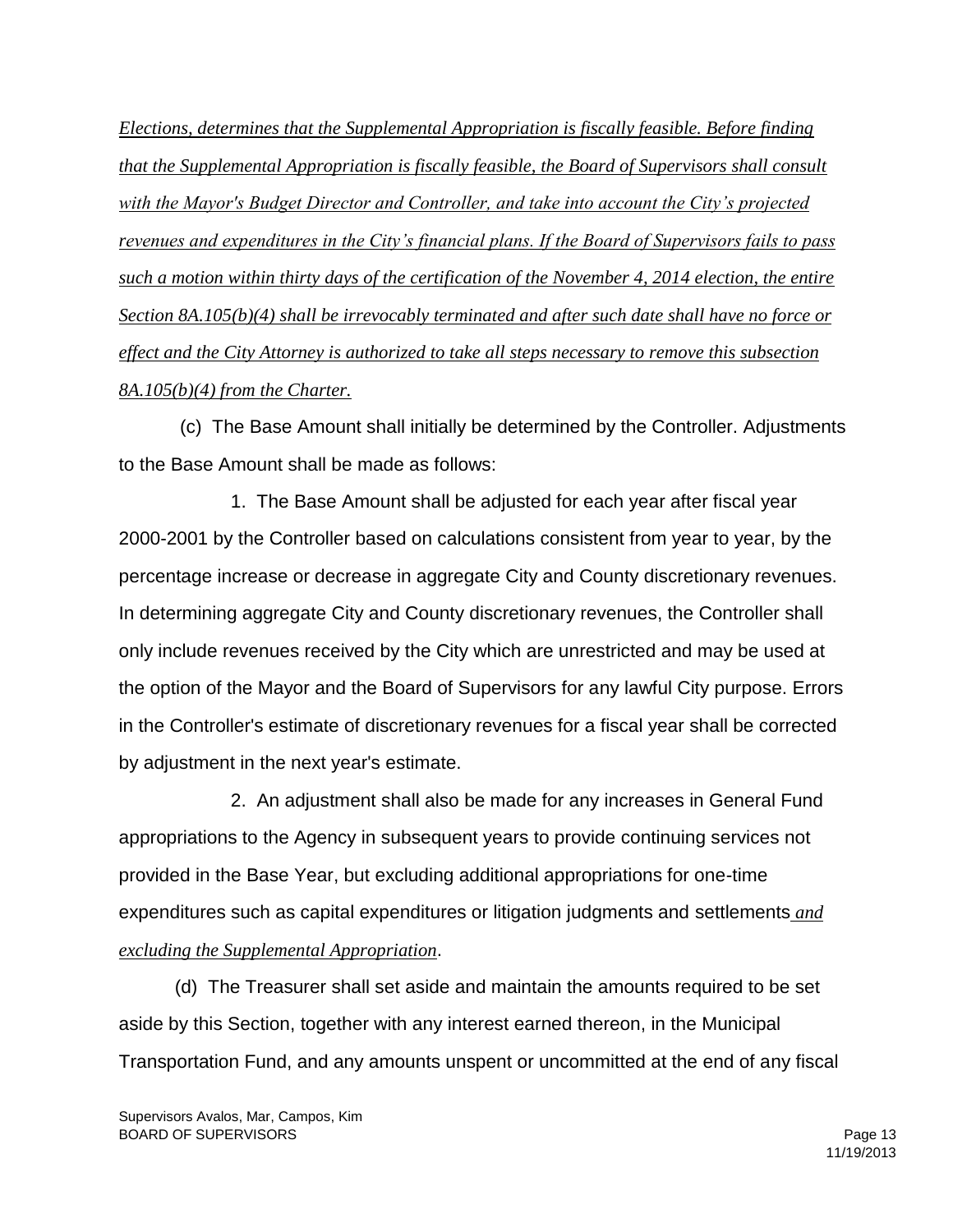year shall be carried forward, together with interest thereon, to the next fiscal year for the purposes specified in this Article.

(e) It is the policy of the City and County of San Francisco to use parking-related revenues to support public transit. To that end, the following parking-related revenues deposited in the Transportation Fund shall be used to support the capital and operating expenses arising from the Agency's transit functions:

1. Revenues from parking meters, except those amounts collected from parking meters operated by the Recreation and Park Department and the Port Commission and except to the extent that they are required by law to be dedicated to other traffic regulation and control functions;

2. Revenues from off-street parking facilities under the jurisdiction of the Agency (excluding facilities owned by the Parking Authority), including facilities leased to private owners and non-profit corporations, except those amounts generated from any parking on or below any land or facilities under the jurisdiction of the Recreation and Park Department and except those amounts obligated by contract executed before 1993 to pay debt service;

3. Revenues from fines, forfeited bail, or penalties for parking violations, except those amounts to be credited to the courthouse construction fund*s* as provided in Administrative Code Section 10.117-35.

(f) In addition, there is hereby set aside from the general revenues of the City and County and deposited in the Transportation Fund to support the Agency's transit services an amount equivalent to 80 percent of the revenues received from the City's tax on occupation of parking spaces. Additional amounts appropriated as a result of this subsection after July 1, 2008 which were not previously available to support transit service shall be used exclusively to: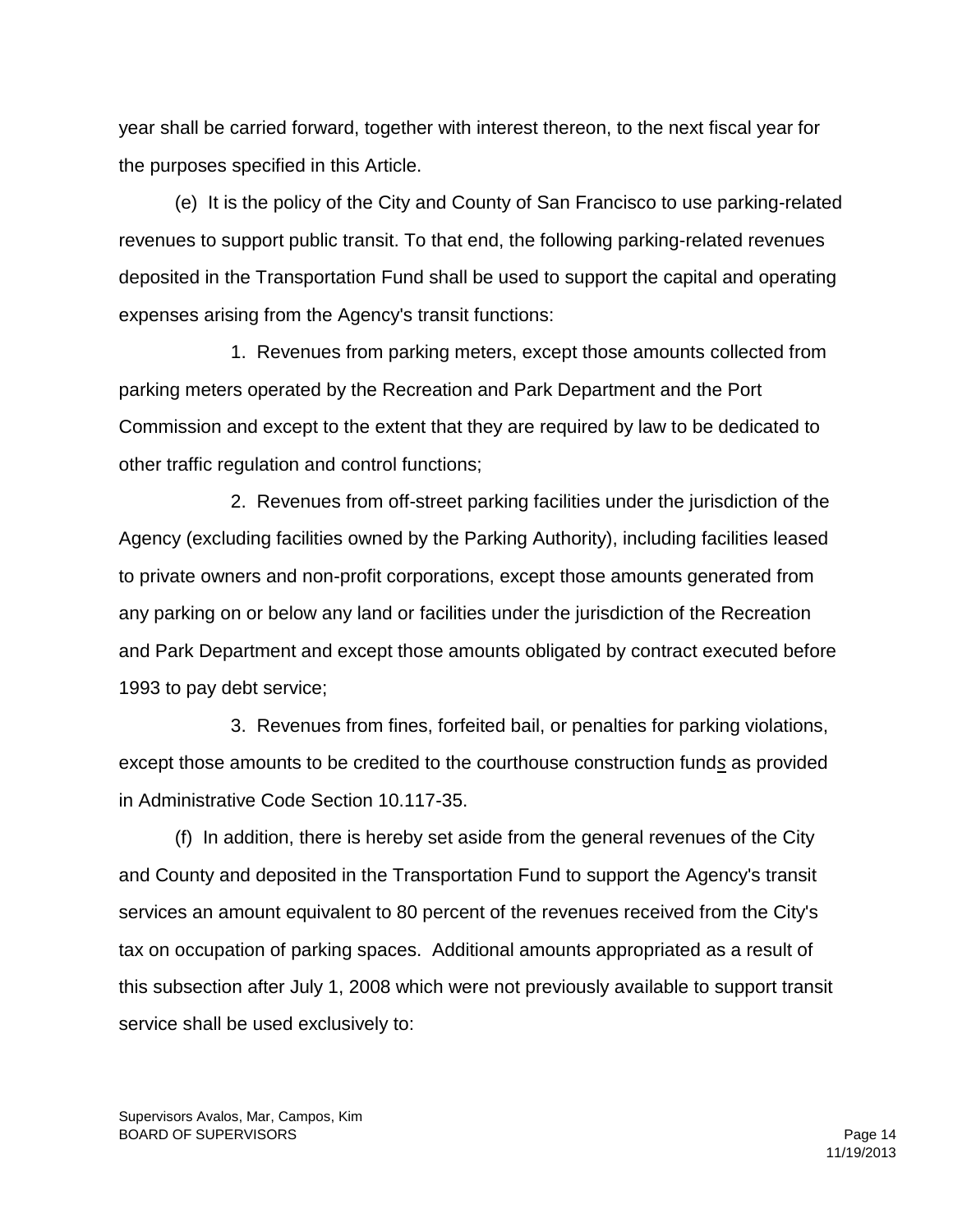1. support implementation of the transit service improvements recommended by the Transit Effectiveness Project or any subsequent system-wide route and service evaluation, with first priority given to the hiring of full time on-going staff and expansion of training for Agency employees, supervisors and managers; and

2. support the creation of a Labor-Management Implementation and Service Improvement Committee consisting of the Director of Transportation and a designated representative of each union representing Agency employees. This committee shall meet quarterly to discuss implementation of this Section and ongoing system challenges.

# **SEC. 8A.107.** *INSPECTOR GENERALMUNICIPAL TRANSPORTATION QUALITY REVIEW***.**

*(a) In consultation with the Controller, the MTA Board of Directors shall appoint or reappoint an Inspector General who shall serve a five year term. The Inspector General may only be removed by the Board of Directors or Controller for cause. The inspector general shall be compensated at a salary at least equivalent to the average compensation paid to managers who report directly to the Director of Transportation.* 

*(b) The purpose of the Office of Inspector General is to provide an independent unit, reporting directly to the Controller, to conduct and supervise audits, reviews and analyses relating to the effectiveness, efficiency, and equity of MTA programs, operations, contracts and internal controls; to produce the annual Equity Analysis Report; to receive and investigate complaints from any source of alleged fraud, waste, or abuse of MTA resources; and to detect, investigate, deter, and prevent fraud, waste, or abuse in MTA programs and operations. Notwithstanding the provisions of Section 3.105(c), 8A.101(f) and Appendix F of the Charter, the MTA Inspector General shall perform the functions and exercise the powers of the City Services Auditor with respect to the MTA, including, but not limited to: (a) conducting management and performance audits of MTA programs and operations; (b) reviewing and reporting on MTA*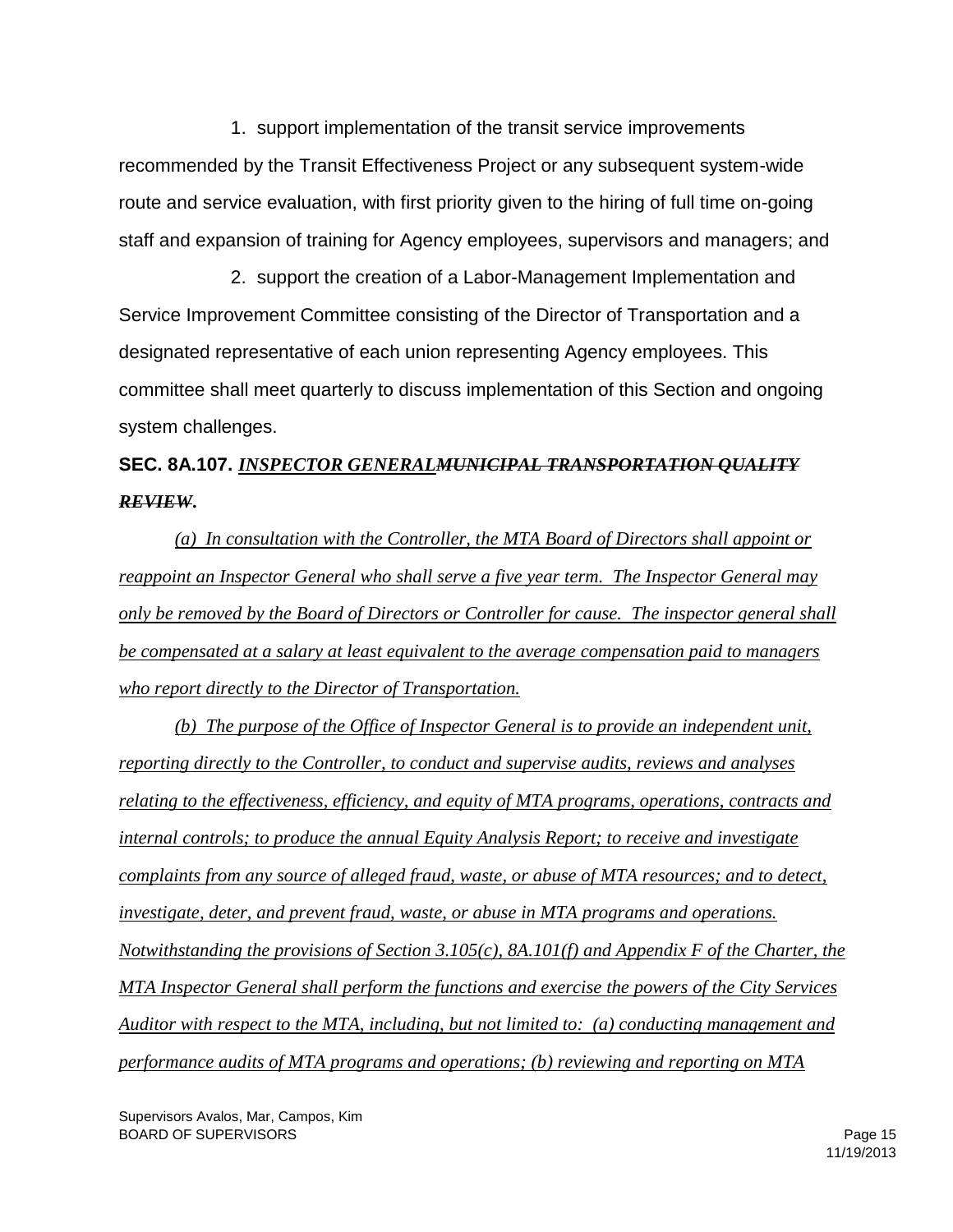*management practices; and (c) assessing the MTA's progress towards meeting Agency performance, equity, and customer service standards.*

*(c) Nothing in this Section shall be construed to affect, limit or conflict with the authority of the Controller to: (a) provide financial oversight and control for the MTA according to any provision of Section 3.105 other than subsection (c); (b) conduct consumer satisfaction surveys; (c) receive and investigate whistleblower complaints regarding the MTA under Section F1.107 of Appendix F; (d) provide technical assistance requested by the MTA; or (e) conduct any audits of MTA programs or operations requested by the Mayor, the Board of Supervisors, the MTA Board of Directors or as determined by the Controller.*

*(d) The Inspector General shall have full, free and unrestricted access to all MTA records, facilities, equipment, officers, employees and contractors as may be necessary to carry out the responsibilities of the Inspector General. Further, notwithstanding the authority of the Director of Transportation as appointing authority for MTA employees, the Inspector General shall have authority to select, appoint, discipline and remove such employees as may be necessary to carry out the functions , powers, and duties of the OIG in accordance with the budget approved by the Board of Directors.*

*(e) When, according to the terms of Section 8A.106, the Board approves a two year budget in each even-numbered year or any budget amendment that may be required in any oddnumbered year, the Board shall approve a rolling two year audit plan ("Performance Audit Plan") and a budget sufficient to enable the Inspector General and his or her staff to perform the audits included in the Performance Audit Plan and any other duties assigned by the Board of Directors. The budget shall include any revenues that may be available in accordance with subsection (f) of this Section as well as any additional revenues from the Transportation Fund. Among other matters selected by the Board of Directors after considering recommendations of the Citizens Advisory Committee, at least once in each two year period, the Performance Audit Plan shall include a detailed analysis of:* 

Supervisors Avalos, Mar, Campos, Kim BOARD OF SUPERVISORS Page 16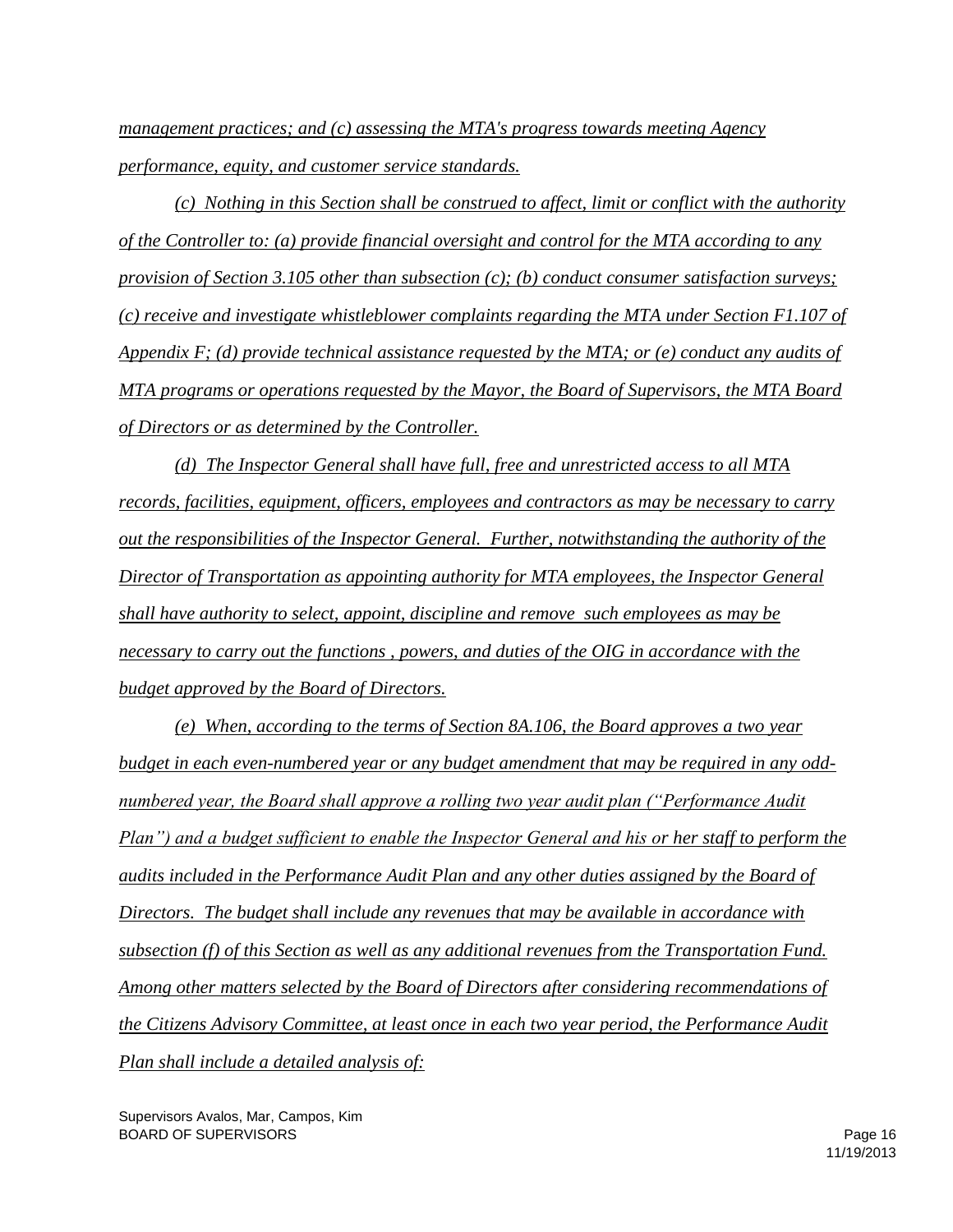*(1) The extent to which the Agency has met the goals, objectives, and performance standards established by or in accordance with Section 8A.103 and the accuracy of the Agency's reported performance under such goals, objectives and performance standards;* 

*(2) The extent to which the Agency has addressed the deficiencies in municipal railway service and transportation infrastructure to low-income and transit dependent communities identified in the annual Equity Analysis, defined in Section 8A.103(f);* 

*(3) the extent to which services provided to the MTA by one or more other City departments have met the requirements set forth in Section 8A.101(e); and* 

*(f) Notwithstanding the provisions of Section 3.105(b) and Appendix F of the Charter, 50% per cent of the revenues that are apportioned to the Controller's Audit Fund from the Transportation Fund shall be appropriated by the Controller to support the functions of the Office of the Inspector General.* 

*(a) The Agency shall biennially contract with a nationally recognized management or transportation consulting firm with offices in the City and County for an independent review of the quality of its operations. The contract shall be competitively bid and approved by the Controller and Board of Supervisors. The review shall contain:* 

*1. A detailed analysis of the extent to which the Agency has met the goals, objectives, and performance standards it is required to adopt under Section 8A.103, and the extent to which the Agency is expected to meet those goals, objectives, and performance standards in the two fiscal years for which the review is submitted, and independent verification of the Agency's reported performance under the performance measures adopted pursuant to Section 4 of this measure; and* 

*2. Such recommendations for improvement in the operation of the Agency as the firm conducting the review deems appropriate.*

*(b) The results of the review shall be presented promptly to the Citizens' Advisory Council, the Agency, the Board of Supervisors, and the Mayor by the reviewing firm; and the*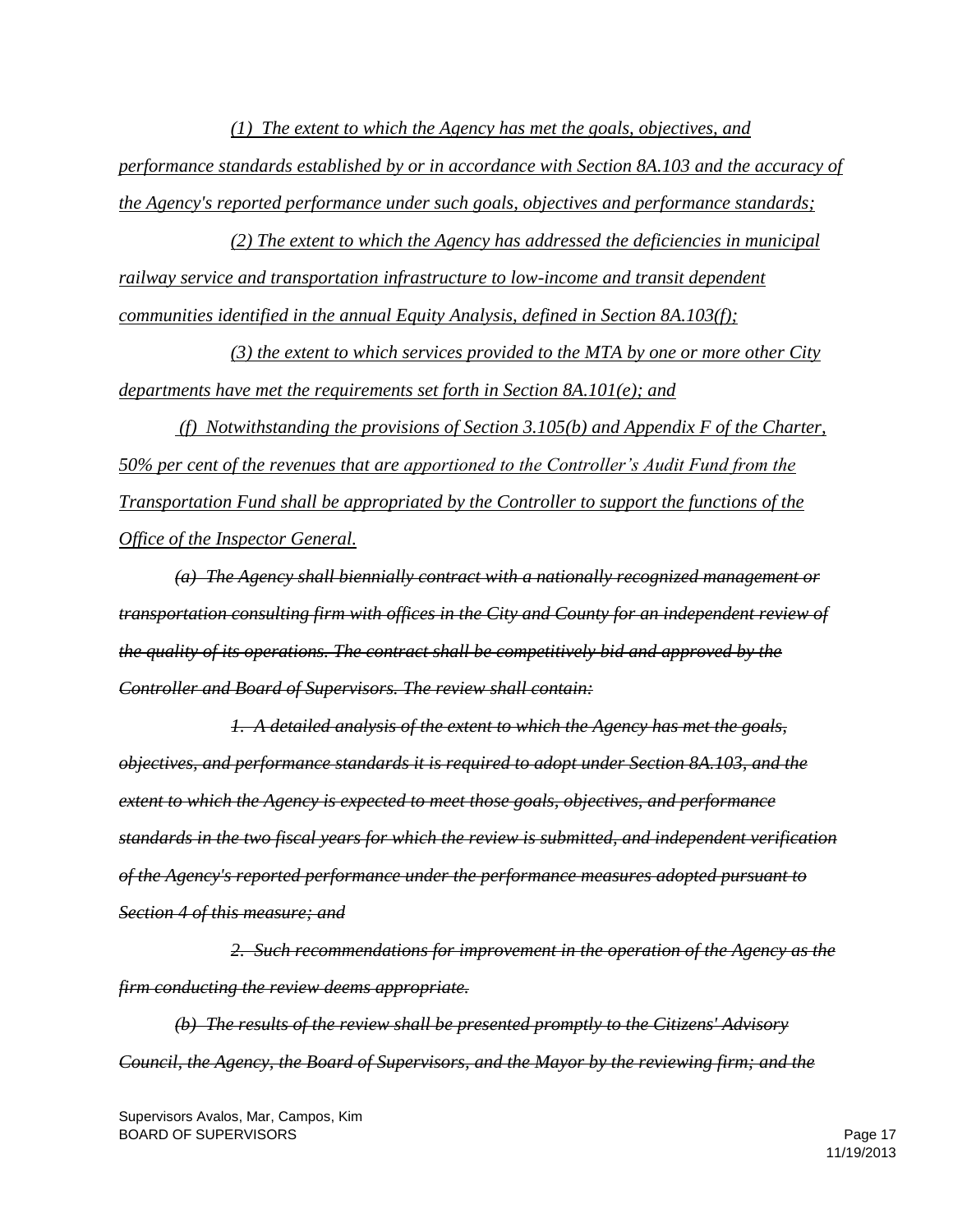*Citizens' Advisory Council, the Agency, and the Board of Supervisors shall each promptly hold at least one public hearing thereon.*

### **SEC. 8A.108. FARE CHANGES AND ROUTE ABANDONMENTS.**

(a) Except as otherwise provided in this Section, any proposed change in fares or route abandonments shall be submitted to the Board of Supervisors as part of the Agency's budget or as a budget amendment under Section 8A.106, and may be rejected at that time by a seven-elevenths vote of the Board on the budget or budget amendment. Any changes in fares or route abandonments proposed by the Agency specifically to implement a program of service changes identified in a system-wide strategic route and service evaluation such as the Transit Effectiveness Project may only be rejected by a single seven-elevenths' vote of the Board of Supervisors on the budget or budget amendment.

*(b) No fare increase shall be approved as part of the Agency's budget or as a budget amendment unless:*

*1. The Controller certifies that the increase in the amount of the fare since January 1, 2015 would not exceed the rate of increase in the "transportation" expenditure category of the Consumer Price Index (CPI) for All Urban Consumers in the San Francisco-Oakland-San Jose Region since January 1, 2015, based on data made available by the United States Department of Labor; or*

*2. The Controller certifies that the fare increase is necessary to comply with state fare box recovery requirements.*

(*cb*) The Agency shall base any proposed change in Municipal Railway fares on the following criteria:

1. The Municipal Railway's need for additional funds for operations and capital improvements and optimal maintenance of assets.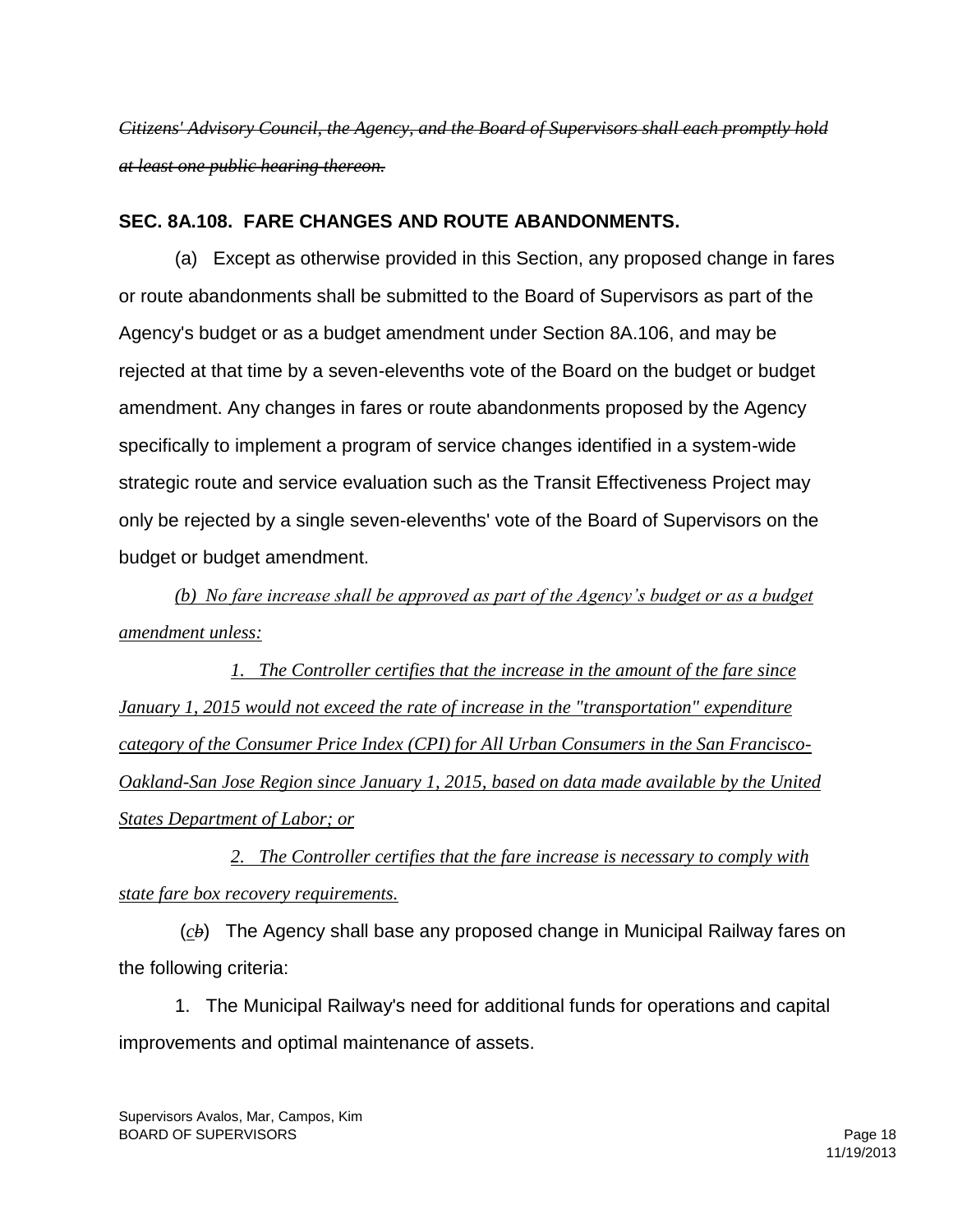2. The extent to which the increase is necessary to meet the goals, objectives, and performance standards previously established by the Agency pursuant to Section 8A.103.

3. The extent to which the Agency has diligently sought other sources of funding for the operations and capital improvements of the Municipal Railway.

4. The need to keep Municipal Railway fares low to encourage maximum patronage.

 5. The need to increase fares gradually over time to keep pace with inflation and avoid large fare increases after extended periods without a fare increase.

(*dc*) For purposes of this Article, a "route abandonment" shall mean the permanent termination of service along a particular line or service corridor where no reasonably comparable substitute service is offered. If the Agency proposes to abandon a route at any time other than as part of the budget process as provided in Section 8A.106, it shall first submit the proposal to the Board of Supervisors. The Board of Supervisors may, after a noticed public hearing, reject the proposed route abandonment by a seven-elevenths vote of its members taken within 30 days after the proposal is submitted by the Agency.

*(e) Beginning fiscal year 2015-2016 the Agency shall not charge youth age 18 and under who reside in the City and County of San Francisco to ride the Municipal Railway.* 

## **SEC. 8A.109 ADDITIONAL SOURCES OF REVENUE.**

(a) To the extent allowed by law, the Board of Supervisors may, by ordinance, dedicate to the Agency revenues from sources such as gas taxes, motor vehicle licensing taxes or other available motor vehicle-related revenue sources.